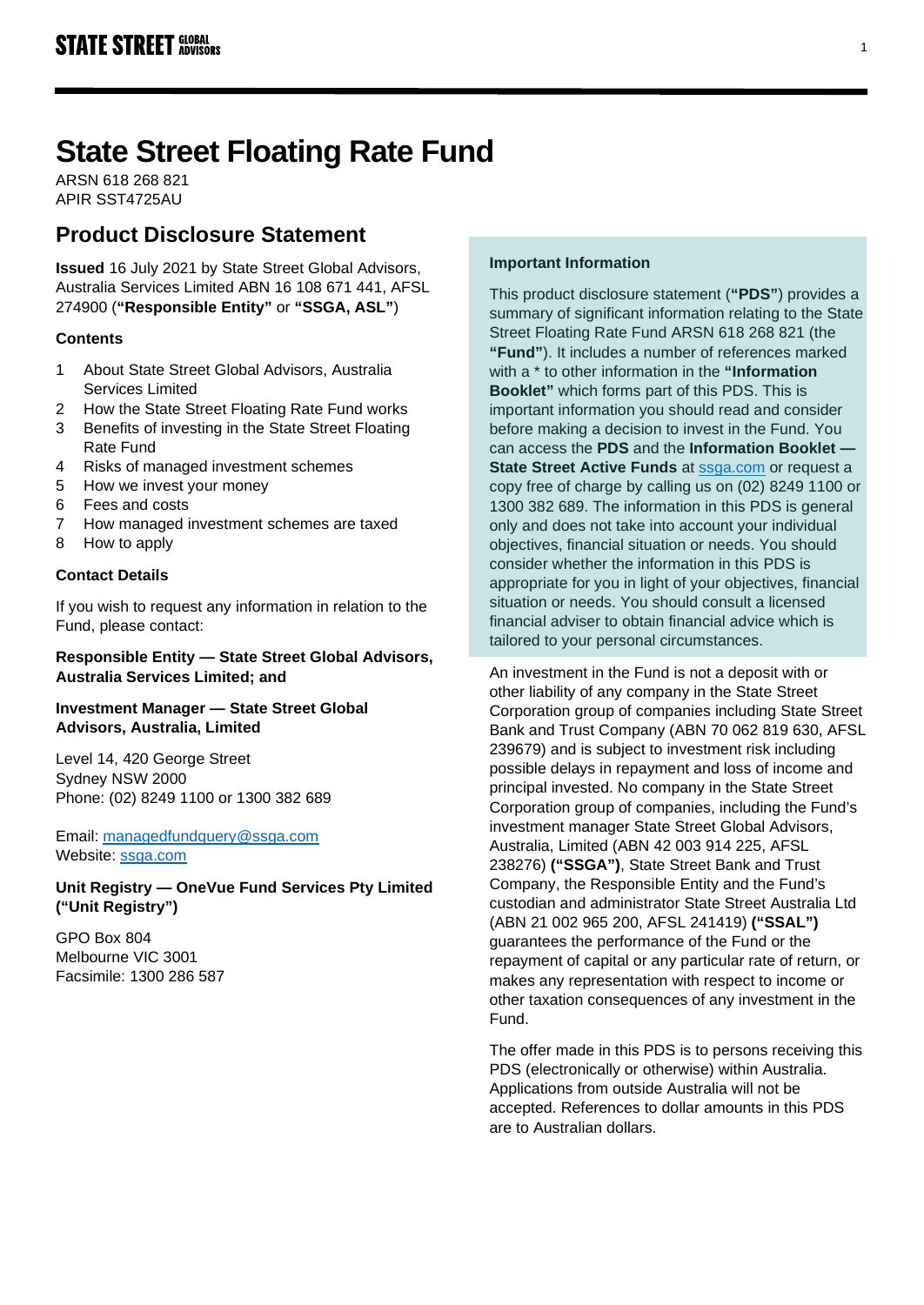# **1. About State Street Global Advisors, Australia Services Limited**

SSGA, ASL is the responsible entity of the Fund and is responsible to unitholders for the operation of the Fund under the Corporations Act and the Fund's constitution. As the responsible entity, SSGA, ASL is wholly responsible for the operation of the Fund and any agents that it appoints in its role as Responsible Entity, including the Investment Manager. In this PDS the terms "we", "us" and "our" refer to the Responsible Entity.

As Investment Manager, SSGA manages the assets of the Fund in accordance with the Fund's investment objectives and strategies and acts as distributor of the units in the Fund. SSGA is part of State Street Global Advisors Inc., the asset management arm of State Street Corporation and one of the largest investment managers in the world. As at 31 December 2020, State Street Global Advisors had funds under management of A\$4.3 trillion across a range of investment strategies and markets.

The Responsible Entity may also use the services of other related companies in the administration and management of the Fund and pay fees for their services, including the custodian, SSAL.

# **2. How the State Street Floating Rate Fund Works**

The Fund is a registered managed investment scheme structured as a unit trust. It is not listed on any securities exchange. Each unitholder's money is pooled together with other people's money, and the Investment Manager invests that money and manages the assets of the Fund on behalf of all scheme members in accordance with the Fund's investment approach (see section 5). The Australian Securities and Investments Commission (ASIC) has a website [moneysmart.gov.au](http://www.moneysmart.gov.au/) that has more information on managed investment schemes.

You can invest in the Fund directly or indirectly (as an **"Indirect Investor"**) via an Investor Directed Portfolio Service ("IDPS") or IDPS-like scheme, (such as a master trust or wrap account) or a nominee or custody service (referred to in this PDS as a "Platform").

If you invest directly, you will be issued with units in the Fund. If you invest through a Platform, the units will be issued to the Platform and you will not be entitled to exercise the rights and receive the benefits of a unitholder. Transaction confirmations, reports, distribution and withdrawal payments will be sent directly to the Platform operator or custodian on our unit register. Any queries regarding your investment in the Fund must be directed to the relevant Platform operator or custodian.

### **Initial Investment**

The minimum investment in the Fund is A\$25,000. We may waive this minimum from time to time for certain investors, or decline any application. You can apply to invest by completing the [application form](https://www.ssga.com/au/en_gb/individual/mf/library-content/products/fund-docs/mf/apac/au/initial%20application/Initial-Application-Form-Active.pdf) and paying the application money as described in Section 8.

### **Additional Investments**

You can make additional investments at any time. Simply send the Unit Registry your completed Additional Investment Form, available from our website, along with your payment,.

If using BPAY® there is no need to send an [Additional](https://www.ssga.com/au/en_gb/individual/mf/library-content/products/fund-docs/mf/apac/au/additional%20investment/Additional-Application-Form-Active.pdf)  [Investment Form](https://www.ssga.com/au/en_gb/individual/mf/library-content/products/fund-docs/mf/apac/au/additional%20investment/Additional-Application-Form-Active.pdf) – you can simply transfer your additional investment amount, quoting your Client Reference Number (**"CRN"**) and **BPAY Biller code 270181**. If you do not yet have a CRN you can request one by contacting us on (02) 8249 1100.

### ®Registered to BPAY Pty Ltd ABN 69 079 137 518.

#### **Unit Prices**

The price of units will vary as the market value of the assets in the Fund rises or falls. Unit prices are generally determined once each business day based on the net asset value of the Fund, divided by the number of units on issue. However, in unusual circumstances, we may calculate unit prices more than once on any business day, or less frequently as permitted by the Fund's constitution. You can find the most recent unit prices for the Fund at [ssga.com.](https://www.ssga.com/)

The constitution allows unit prices to include an allowance for transaction costs (also described as a 'buy/sell spread'). In the case of an application price, the price is increased by an allowance for the estimated costs of the purchase of assets in the Fund. In the case of a withdrawal price, the price is reduced by an allowance for the estimated cost of the sale of assets in the Fund.

We will exercise any discretion we have under the constitution for the Fund in relation to unit pricing in accordance with our unit pricing discretions policy. You can obtain a copy of our unit pricing discretions policy at any time on request, at no charge by contacting us.

### **How to Withdraw**

You may ask to withdraw part or all of your investment in the Fund at any time. Withdrawal requests are normally processed in cash within three business days. However, the Fund's constitution allows the Responsible Entity, in certain circumstances, to extend the processing period. Withdrawal proceeds are generally paid by direct credit to your nominated Australian bank account.

To request a withdrawal complete a Withdrawal Request [Form](https://www.ssga.com/au/en_gb/individual/mf/library-content/products/fund-docs/mf/apac/au/withdrawal%20request/Withdrawal-Request-Form-Active.pdf) from our website and forward to the Unit Registry.

The minimum withdrawal amount is \$1,000 and your remaining investment balance must be at least A\$15,000 unless you withdraw all of your investment.

In the unlikely event that the Fund becomes illiquid, you may not be able to withdraw your funds within the usual period upon request. We are not obliged to accept withdrawal requests. See the Information Booklet for more information.

### **Processing Applications and Withdrawals**

Correctly completed application and withdrawal requests received by the Unit Registry before 2:00pm Sydney time on a Sydney business day, will be processed using the next unit price calculated, based on the market value of Fund assets. Application money should be paid at the time of application.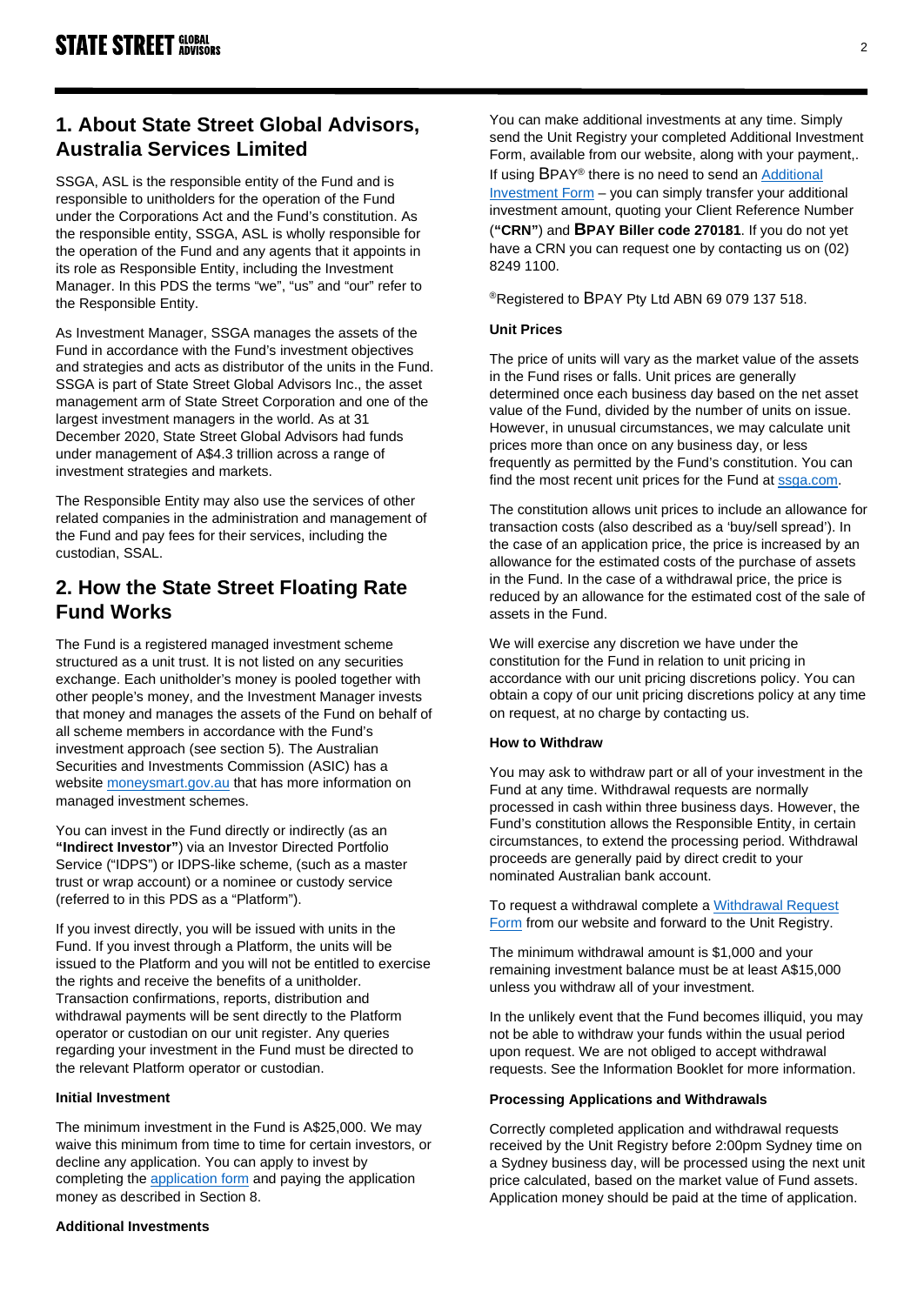If an application or withdrawal request is received after this time or on a day that is not a Sydney business day, it is deemed to be received on the next Sydney business day. You can find details of the Fund's Holiday Schedule, listing days the unit pricing is suspended and applications and redemptions are not processed due to market closures that impact the Fund at [ssga.com.](https://www.ssga.com/)

# **Income Distributions and Reinvestment**

We intend to distribute your share of the Fund's distributable income monthly, paid within two weeks of the end of each month, although the Fund's constitution allows up to three months. Distributions are calculated based on the earnings of the fund including realised gains and any net income after expenses. Special distributions may be made at any time during the year. Distributions may be reinvested in additional units (at the next unit price after the end of the relevant distribution period) or paid by deposit to your nominated Australian bank account. **If you do not select an option on the application form, distributions will automatically be reinvested in additional units in the relevant fund.** The Responsible Entity reserves the right to not pay any distribution.

# **Indirect Investors**

Investors investing in the Fund indirectly ('Indirect Investors') via a "Platform" do not themselves become investors in the Fund, and accordingly have no right to request withdrawal or other rights as a unitholder. The offer document for your Platform should have further details. If you are an Indirect Investor, generally the relevant Platform operator (or its custodian) acquires the rights of a unitholder and will receive distributions or the proceeds of redemptions on your behalf.

\* You should read the important information about "Processing Applications" and "Processing Withdrawals" before making a decision. Go to section 2 of the Information Booklet "How the State Street Active Funds work"— located at [ssga.com](https://www.ssga.com/) or available by calling us on (02) 8249 1100 or 1300 382 689. The material relating to "Processing applications and withdrawals" may change between the time you read this PDS and the day when you acquire the product.

# **3. Benefits of investing in the State Street Floating Rate Fund**

# **Benefits of Investing in the Fund include:**

### **Monthly Income**

The Fund intends to distribute income on a monthly basis.

# **Interest Rate Profile**

The Fund's 'floating' rate profile will result in an adjustment of the Fund's yield to any future rate increases, providing the potential to achieve higher levels of returns compared to cash.

### **A Conservative Approach to Risk Management**

The conservative management approach aims to preserve and protect your investment, and is reinforced by SSGA's dedicated credit research team, one of the largest and most experienced in the industry. Significant credit analysis is undertaken on each issuer and security to determine whether they meet the Fund's investment criteria. The Fund includes ESG (Environmental, Social and Governance) screens in selecting securities.

# **SSGA's Expertise**

SSGA is one of the world's largest fixed income and money market managers, offering an experienced team and significant size. The investment team managing the Fund is backed by dedicated credit research, risk and trading expertise, with knowledge across an array of fixed income securities, including corporate notes, commercial paper, asset-backed securities, master notes, promissory notes, bank deposits, and repurchase agreements.

\* You should read the important information about unitholder communications, continuous disclosure, the Fund's constitution and Consent -Investment Manager before making a decision. Go to section 3 "Benefits of investing in the State Street Active Funds" of the Information Booklet located at [ssga.com](https://www.ssga.com/) or available by calling us on (02) 8249 1100 or 1300 382 689. The material relating to "Benefits of investing in the State Street Active Funds" may change between the time you read this PDS and the day when you acquire the product.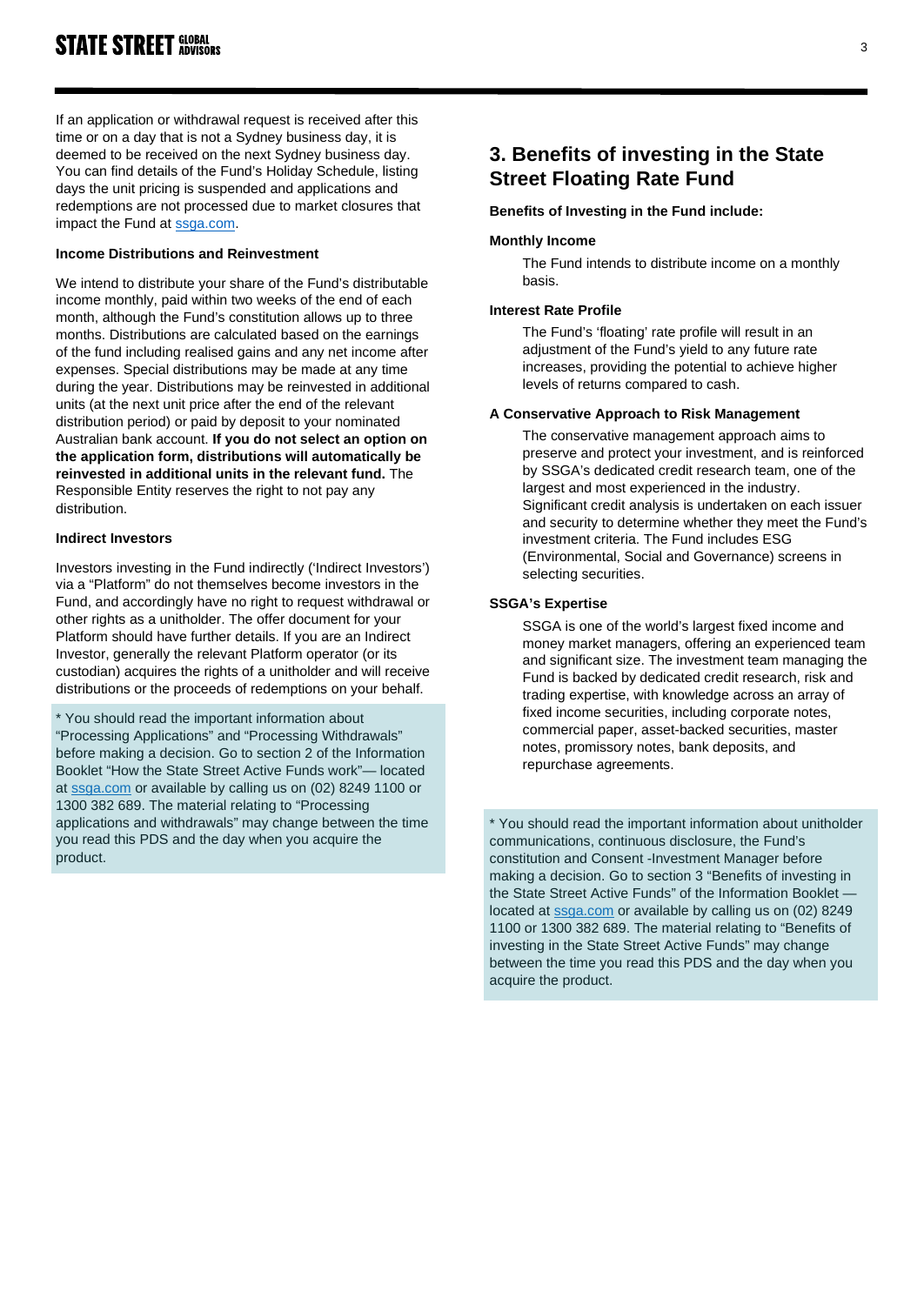# **4. Risks of Managed Investment Schemes**

**All Investments Carry Risk.** Different investment strategies may carry different levels of risk, depending upon the assets that are included in the strategy. Assets and strategies with the highest long-term returns may also carry the highest level of short-term risk.

It is important to understand that:

- The value of investments will vary;
- The level of returns will vary and future returns may differ from past returns;
- Investment returns are not guaranteed and investors may lose some of their money;
- Laws affecting your investments in a managed investment scheme may change over time; and
- The appropriate level of risk for you will depend on your age, investment timeframe, where other parts of your wealth are invested and your risk tolerance, such as how comfortable you are with the possibility of losing some of your money.

# **Significant Risks of this Fund include:**

- **Interest Rate Risk:** Interest rate risk is the risk that interest rate movements will have a negative impact on investment value or returns. Interest rate risk is managed in accordance with the underlying investment strategy of the Fund.
- **Credit Risk:** is the risk that a counterparty will fail to perform contractual obligations.
- **Liquidity Risk:** this is the risk that investments may not be able to be realised quickly for their market value. It can relate both to the liquidity of the Fund's investments, and investors' ability to withdraw from the Fund for cash.
- **Market Risk:** is the risk that the value of the Fund's investment portfolio will fluctuate as a result of changes in market prices. Market risk is influenced by economic, technological, political and legal conditions, and even sentiment, all of which can change. This can mean that assets held by the Fund in those markets may fall in value.
- **Cash Flow Risk:** is the risk that future cash flows from investments will fluctuate.
- **Inflation Risk:** this is the risk that the prices of goods and services will rise faster than the value of your investments.
- **Active Management**: the Fund actively seeks to invest in interest bearing investments of high credit quality, rather than investing in a predetermined basket of securities such as an index. The Fund may underperform the stated benchmark due to investment choices or otherwise fail to achieve its objectives.
- **Investment Strategy Risk:** is the risk that the Fund's investment strategy will fail to perform as expected in which case the Investment Manager's investment objective for the Fund may not be achieved.
- **Regulatory and Taxation Risk:** is the risk that the Fund or you as a unitholder may be adversely affected by future changes in applicable laws and regulations, including tax laws (see section 7).
- **Business Risk:** includes those risks that arise from carrying on a complex business, such as compliance and disaster recovery.
- **Fund Risk:** includes the potential termination of the Fund, change in the fees and expenses (in accordance with the Fund's constitution), change in the investment professionals of the Responsible Entity or Investment Manager, or the risk of error in the administration of the Fund.
- **ESG Investing Risk:** The Fund's incorporation of environmental, social and governance ("**ESG**") considerations in its investment process may cause it to make different investments than funds that have a similar investment universe and/or investment style but that do not incorporate such considerations in their strategy or investment processes. Under certain economic conditions, this could cause the Fund's investment performance to be worse than similar funds that do not incorporate such considerations in their investment strategies or processes. In applying ESG criteria to its investment decisions, the Fund may forgo higher investments that it would invest in absent the application of its ESG investing criteria

\* You should read the important information about "Risks of managed investment schemes" before making a decision. Go to section 4 of the Information Booklet — located at [ssga.com](https://www.ssga.com/) or available by calling us on (02) 8249 1100 or 1300 382 689. The material relating to "Risks of managed investment schemes" may change between the time you read this PDS and the day when you acquire the product.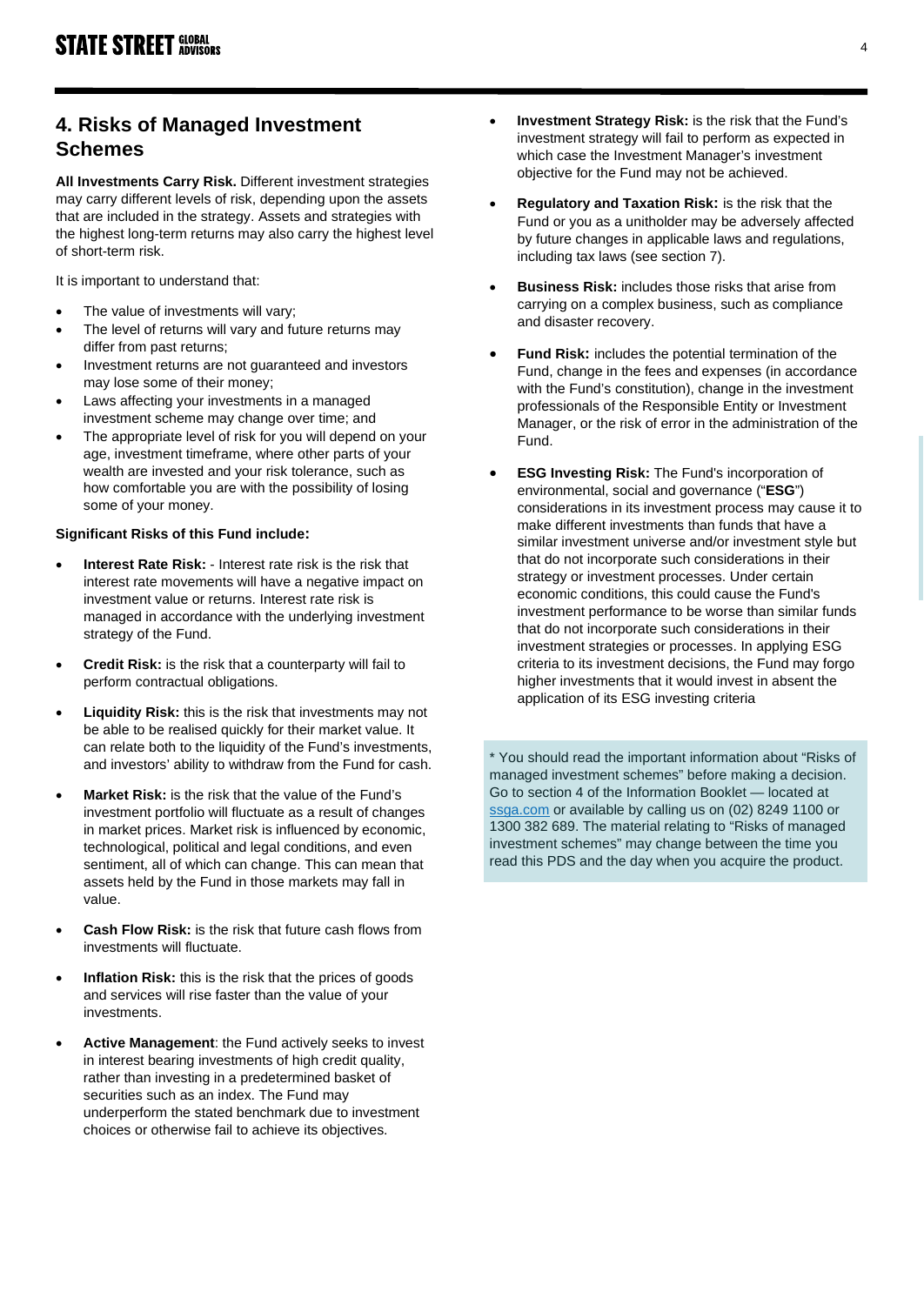# **5. How We Invest Your Money**

**Warning:** When choosing whether to invest in the Fund you should consider the likely investment return, the risks and your investment time frame.

### **State Street Floating Rate Fund**

| <b>Description of the Fund</b>            | The State Street Floating Rate Fund invests in a diversified portfolio of select Floating Rate Notes, ADI<br>certificates of deposits and overnight cash deposits.                    |  |  |
|-------------------------------------------|---------------------------------------------------------------------------------------------------------------------------------------------------------------------------------------|--|--|
|                                           | The Fund does not permit the use of options, futures or other derivatives.                                                                                                            |  |  |
| Investment return objective               | The objective of the Fund is to outperform the RBA Cash Rate Total Return Index by 1.0% to 1.5% over a<br>rolling three year period before fees.                                      |  |  |
|                                           | There is no guarantee that this objective will be met.                                                                                                                                |  |  |
| The Fund is suitable for                  | Investors seeking income from an exposure to the Australian high quality debt market.                                                                                                 |  |  |
| Minimum suggested<br>investment timeframe | 1 to 3 Years                                                                                                                                                                          |  |  |
| <b>Risk Level</b>                         | Low to Medium                                                                                                                                                                         |  |  |
| <b>Asset Allocation Ranges*</b>           | <b>Floating Rate Notes</b><br>$0 - 95%$                                                                                                                                               |  |  |
|                                           | Cash and Certificates of Deposit<br>$5 - 100%$                                                                                                                                        |  |  |
|                                           | Maximum limit per issuer<br>15%                                                                                                                                                       |  |  |
|                                           | Maximum limit per security<br>5%                                                                                                                                                      |  |  |
|                                           | Security minimum credit rating<br><b>BBB</b>                                                                                                                                          |  |  |
|                                           | Average credit weighting of the portfolio<br>BBB+                                                                                                                                     |  |  |
| <b>Benchmark</b>                          | The benchmark for the Fund is the RBA Cash Rate Total Return Index.                                                                                                                   |  |  |
| <b>Fund Performance</b>                   | For information on the performance of the Fund, including performance history (as it becomes available),<br>fund size and some security allocation information, please visit ssga.com |  |  |
|                                           | Please note that past performance is not a reliable guide to future performance.                                                                                                      |  |  |

\* Exposure may passively exceed these ranges due to market movement, investor inflows and outflows or for reasons outside of the Responsible Entity's control and, if this occurs, it will be corrected as soon as practicable.

### **Ethical Considerations**

The Manager's investment decisions in respect of the Fund are primarily based on economic factors. However, the Manager does consider the ESG (Environment, Social and Governance) characteristics of potential investments. Investments that are classified as "Under Performers" or "Laggards" in the Manager's ESG scoring system, known as R-Factor™, are not eligible for the Fund.

### **Changing the Investment Strategy**

We reserve the right to close or terminate the Fund and change the Fund's investment return objective, asset classes and asset allocation ranges. We will inform investors of any material change to the Fund's details in their next regular communication or as otherwise permitted by law.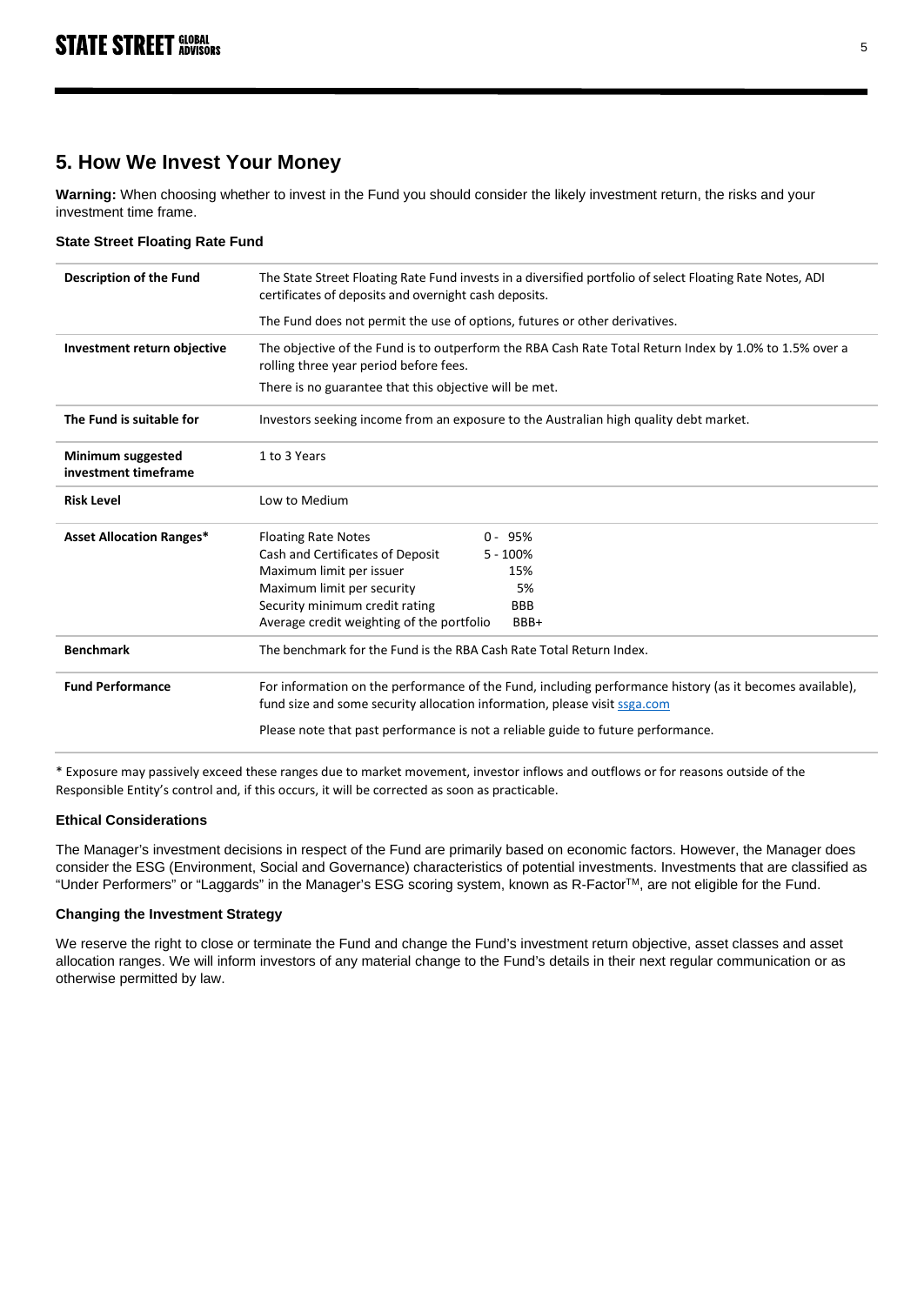# **6. Fees and other costs**

#### **DID YOU KNOW?**

**Small differences in both investment performance and fees and costs can have a substantial impact on your long-term returns.**

**For example, total annual fees and costs of 2% of your account balance rather than 1% could reduce your final return by up to 20% over a 30 year period (for example, reduce it from \$100,000 to \$80,000).**

**You should consider whether features such as superior investment performance or the provision of better member services justify higher fees and costs.** 

**You may be able to negotiate to pay lower fees. Ask the Fund or your financial adviser.**

#### **TO FIND OUT MORE**

If you would like to find out more, or see the impact of the fees based on your own circumstances, the **Australian Securities and Investments Commission (ASIC)** Moneysmart website [\(moneysmart.gov.au\)](http://www.moneysmart.gov.au/) has a managed funds fee calculator to help you check out different fee options.

The following table shows the fees and costs you may be charged for investing in the Fund. You can also use this information to compare fees and costs with those of other investment funds. The fees and costs may be deducted from the assets of the managed investments scheme as a whole.

#### **Fees and costs summary State Street Floating Rate Fund Type of Fee or Cost Amount Amount How and when paid Ongoing annual fees and costs** *Management fees and costs* The fees and costs for managing your investment 0.25%  $pa<sup>1</sup>$  of the net asset value of the Fund These fees are calculated daily and paid out of the assets of the Fund monthly in arrears *Performance fees* Amounts deducted from your investment in relation to the performance of the product Nil *Transaction costs* The costs incurred by the scheme when buying or selling assets Estimated to be 0.00% pa These costs are paid out of the assets of the Fund and reflect the net transaction costs after any buy/sell spread recoveries charged on transactions related to investor applications and redemptions **Member activity related fees and costs (fees for services or when your money moves in or out of the scheme)** *Establishment fee* Nil

| The fee to open your investment                                                                                                         |                                         |                                                                                                                                                      |
|-----------------------------------------------------------------------------------------------------------------------------------------|-----------------------------------------|------------------------------------------------------------------------------------------------------------------------------------------------------|
| Contribution fee<br>The fee on each amount contributed to<br>your investment                                                            | Nil                                     |                                                                                                                                                      |
| Buy-sell spread <sup>2</sup><br>An amount deducted from your<br>investment representing costs incurred<br>in transactions by the scheme | Buy spread: 0.00%<br>Sell spread: 0.03% | Estimate transaction costs are<br>allocated when investors apply<br>for, or redeem, units by<br>incorporating buy/sell spreads in<br>the unit prices |
| Withdrawal fee<br>The fee on each amount you take out of<br>your investment                                                             | Nil                                     |                                                                                                                                                      |
| Exit fee<br>The fee to close your investment                                                                                            | Nil                                     |                                                                                                                                                      |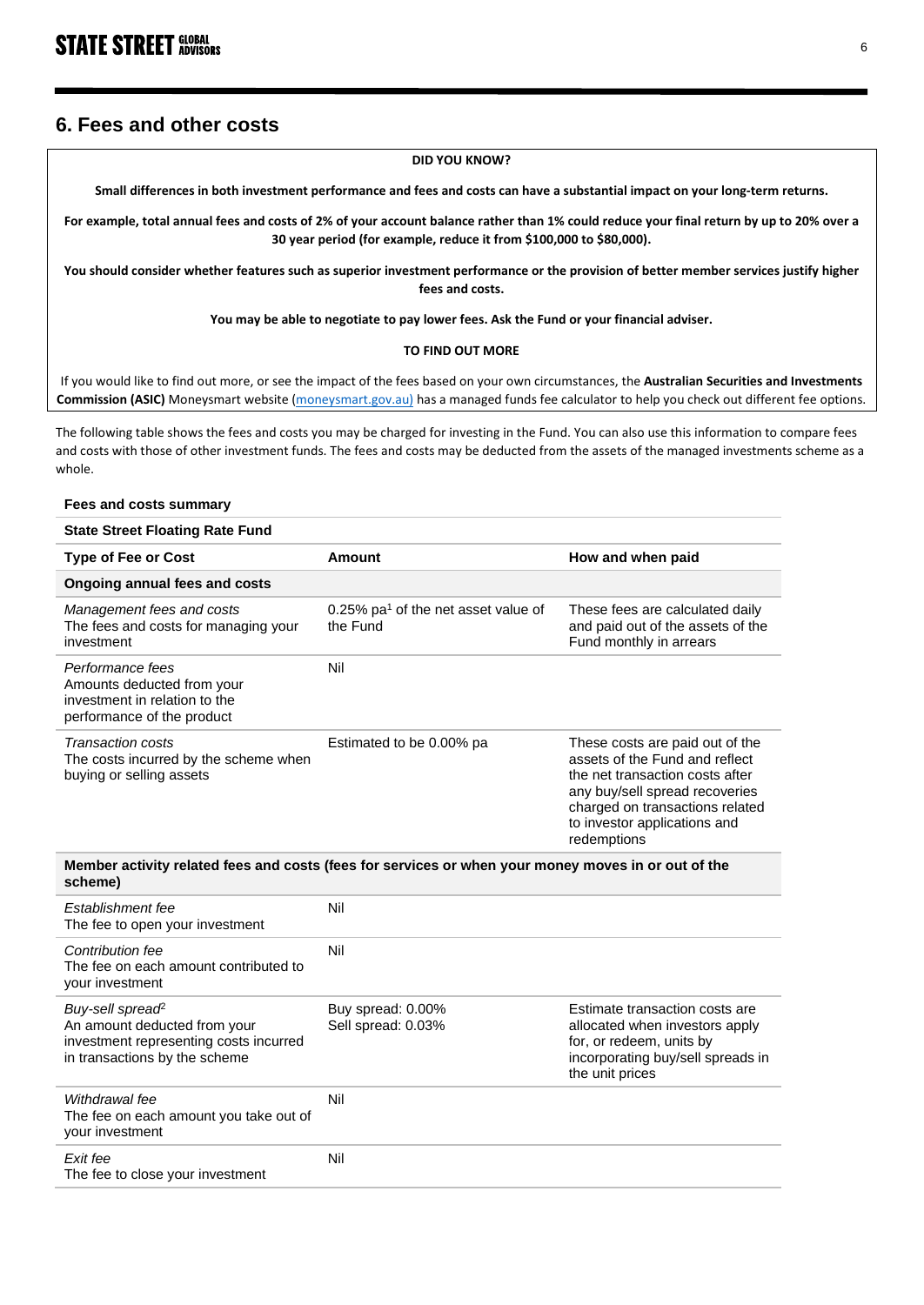| Switching fee                   |  |
|---------------------------------|--|
| The fee for changing investment |  |
| options                         |  |

<sup>1</sup> The amount of this fee includes both the Investment Manager's and Responsible Entity's fees. Please note that past costs are not necessarily a reliable indicator of future costs. This amount can be negotiated if you are a wholesale client. Indirect costs from underlying investments form part of the management costs such that you only pay the rate of the management costs set out in this document.

Nil

 $2$  This amount is retained in the Fund and is not a fee charged by the Responsible Entity. In some circumstances, including times of reduced market liquidity, we may vary the buy/sell spread, without prior notice.

The management fees and costs for the Fund include the net effect of Goods and Services Tax (GST), which is the applicable rate of GST less any reduced input tax credit available to the Fund. We may increase the fees or expense recovery amounts which comprise the management costs for the Fund or introduce new fees due to reasons such as changing economic conditions and changes in regulation. If we intend to do so, we will give you at least 30 days' prior notice. We cannot charge more than the Fund's constitution allows, and unitholder approval is required to change the constitution in this regard.

The Fund incurs expenses when assets are bought and sold, such as brokerage, bid-offer spread and settlement costs. Net of amounts recovered as the buy/sell spread, these transactional costs are estimated as approximately 0.00% of the net asset value of the Fund.

# **Example of Annual Fees and Costs<sup>3</sup>**

This table gives an example of how the ongoing annual fees and costs in this product can affect your investment over a one year period. You should use this table to compare this product with other managed investment schemes.

| Example - State Street Floating Rate Fund                |             | Balance of \$50,000 with a contribution of \$5,000 during the year                                                                                                                  |
|----------------------------------------------------------|-------------|-------------------------------------------------------------------------------------------------------------------------------------------------------------------------------------|
| <b>Contribution Fees</b>                                 | Nil         | For every additional \$5,000 you invest you will be charged \$0.                                                                                                                    |
| <b>PLUS</b> Management fees and costs                    | $0.25%$ pa  | And, for every \$50,000 you have in the State Street Floating Rate<br>Fund, you will be charged or have deducted from your investment<br>\$125.00 each year.                        |
| <b>PLUS</b> Performance fees                             | Nil         | And, you will be charged or have deducted from your investment \$0 in<br>performance fees each year                                                                                 |
| <b>PLUS</b> Transaction costs                            | $0.00\%$ pa | And, you will be charged or have deducted from your investment \$0 in<br>transaction costs                                                                                          |
| <b>Equals</b> Cost of State Street Floating<br>Rate Fund |             | If you had an investment of \$50,000 at the beginning of the year and<br>you put in an additional \$5,000 during that year, you would be charged<br>fees and costs in the range of: |
|                                                          |             | \$125.00                                                                                                                                                                            |
|                                                          |             | What it costs you will depend on investment option you choose<br>and the fees you negotiate.                                                                                        |
|                                                          |             |                                                                                                                                                                                     |

<sup>3</sup> The example is provided for illustrative purposes only.

**Warning:** If you are a retail client and consult a financial adviser, additional fees may be payable to the adviser, as set out in the Statement of Advice they give you.

\* You should read the important information about "Fees and costs" before making a decision. Go to section 6 of the Information Booklet — located a[t ssga.com](https://www.ssga.com/) or available by calling customer services on (02) 8249 1100 or 1300 382 689. The material relating to "Fees and costs" may change between the time you read this PDS and the day when you acquire the product.

# **7. How Managed Investment Schemes are Taxed**

Registered managed investment schemes do not pay tax on behalf of resident unitholders. Rather, unitholders are assessed for tax on any income and capital gain generated by the managed investment scheme.

**Warning:** Investing in a registered managed investment scheme is likely to have tax consequences, and we strongly advise that you seek professional tax advice.